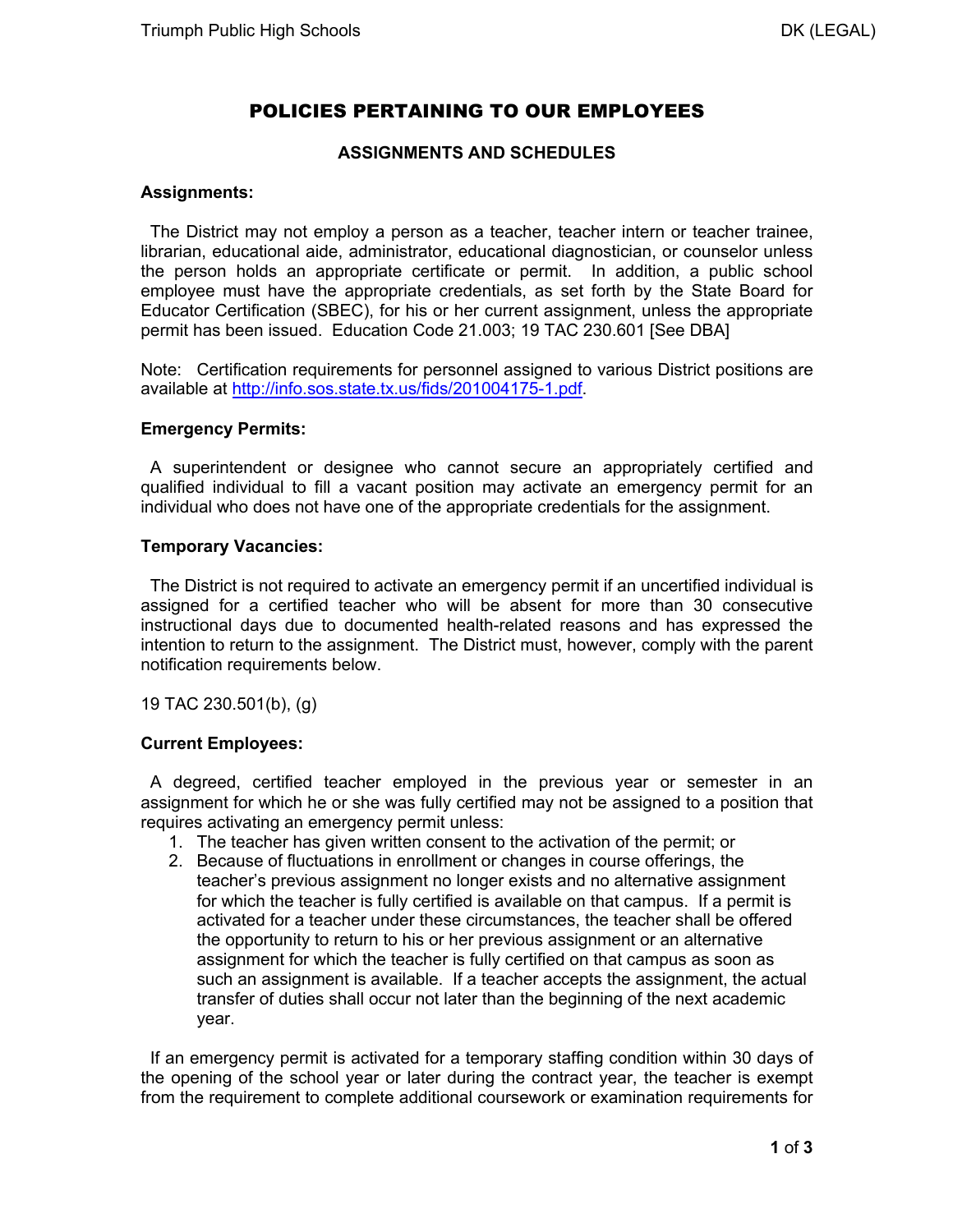certification for the remainder of the contract year for which the permit is activated. This exemption is not renewable, and a teacher continuing on an emergency permit for a second year must meet the full requirements of an emergency permit.

 A teacher who refuses to consent to activation of an emergency permit may not be terminated or nonrenewed or otherwise retaliated against because of the teacher's refusal to consent to the activation of the permit. However, a teacher's refusal to consent shall not impair the District's right to implement a necessary reduction in force or other personnel actions in accordance with local District policy.

19 TAC 230.501(c)

## **Principal's Approval:**

 The principal of a campus shall approve all teacher and staff appointments for the campus from a pool of applicants selected by the District or of applicants who meet the hiring requirements established by the District, based on criteria developed by the principal after informal consultation with the faculty. The Superintendent or designee has final placement authority for a teacher transferred because of enrollment shifts or program changes. Education Code 11.202; Atty. Gen. Op. DM-27 (1991)

## **Transfers:**

 The District's employment policy may include a provision for providing each current District employee with an opportunity to participate in a process for transferring to another school in or position with the District. Education Code 11.1513(c)(3)

Note: In accordance with Education Code 21.057, the following notice requirements do not apply if a school is required by the No Child Left Behind Act of 2001 to provide notice to a parent or guardian regarding a teacher who is not highly qualified, provided the school gives notice as required by that Act. [See DBA]

#### **Parent Notification:**

 If the District assigns an inappropriately certified or uncertified teacher (as defined below) to the same classroom for more than 30 consecutive instructional days during the same school year, it shall provide written notice of the assignment to the parents or guardians of each student in that classroom.

 The Superintendent shall provide the notice not later than the 30th instructional day after the date of the assignment of the inappropriately certified or uncertified teacher. The District shall make a good-faith effort to ensure that the notice is provided in a bilingual

form to any parent or guardian whose primary language is not English. The District shall retain a copy of the notice and make information relating to teacher certification available to the public on request.

#### **Inappropriately Certified or Uncertified Teacher:**

 An "inappropriately certified or uncertified teacher" includes an individual serving on an emergency certificate or an individual who does not hold any certificate or permit. It does not include an individual who is: